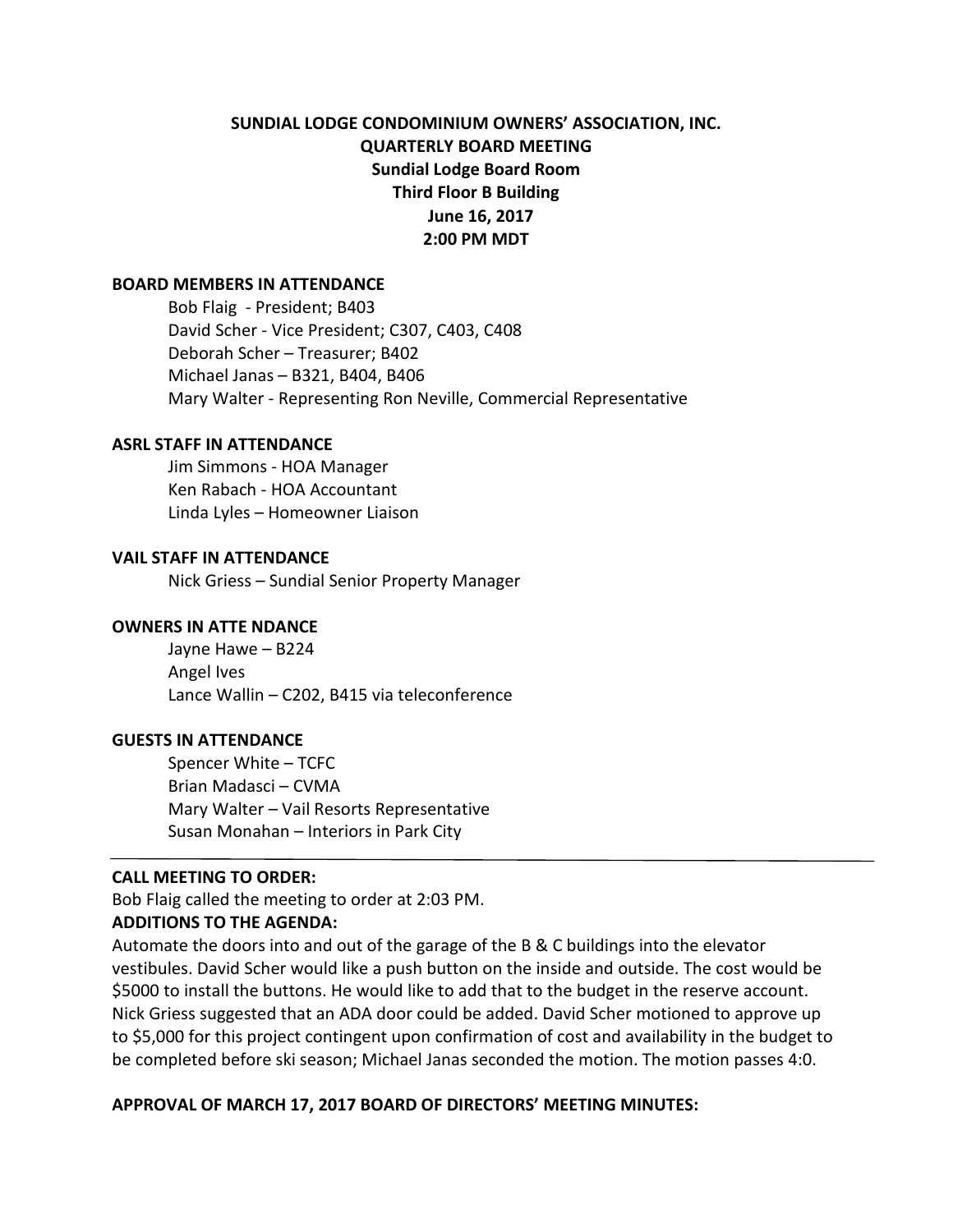David Scher motioned to approve the March 17, 2017 Board Meeting Minutes. Michael Janas seconded the motion. Minutes approved with all in favor.

# **RePlay – MASTER DEVELOPMENT UDATE - Spencer White TCFC**

- Resort Core
	- o SPA Amendment Updates
		- The resort core has not changed.
		- There are no updates at this time regarding RC5; they will be shared once they are received. The escalator at the base of RC5 will be built at the same time that RC5 is developed.
		- The Sunrise lift- still being determined if it will end at Lookout or Red Pine and if it will be a lift or a gondola. At this time, construction is anticipated for summer 2018 and the lift to be open for the 2018/19 season.
		- RC16 & RC17 set height in master plan proposed by TCFC is 6998' (above sea level)
		- The roundabout in front of the Grand Summit will have additional items added to eliminate congestion for drop off and pick up. RC17 & RC18 are still in the planning phase thru the planning commission. They estimate two more meetings before approval. RC7 has some interest and might have a letter of intent within a few months.
- Lower Village Work force housing has been relocated to 1107 bed site. The parking garage will be eliminated in the lower parking lot. The units are one and two bedroom units at two and a half stories with other building as much as four stories. A grocery market will be added for the workforce housing.
- A 7,000 sq. ft. building is being proposed across from the 7-11. 500,030 sq. ft. has been eliminated. The intention is to build all of the workforce housing all at once. The 7-11 will be upgraded with the approval of the owner; TCFC will pay for the improvements.
- Vail employees will have priority for housing. If the housing cannot be filled by Vail employees, they will open it up to Summit County.
- The transit center will accommodate eight busses along with an internal shuttle service and airport connection.

# **CVMA UPDATE - Brian Madasci of CVMA**

# **Golf Course**

- The golf course is open.
- Hole 11 will be completed today.
- There are special owner and twilight rate.
- The golf course could move over to Vail in the next year or two.
- The roundabout ?
- Shuttle system will be added in the next year or two.
- An ice rink may be added within 4 years. They are surveying the owners to see if there is a better use for the area.
- The convention center is still being studied regarding exactly what it would look like. The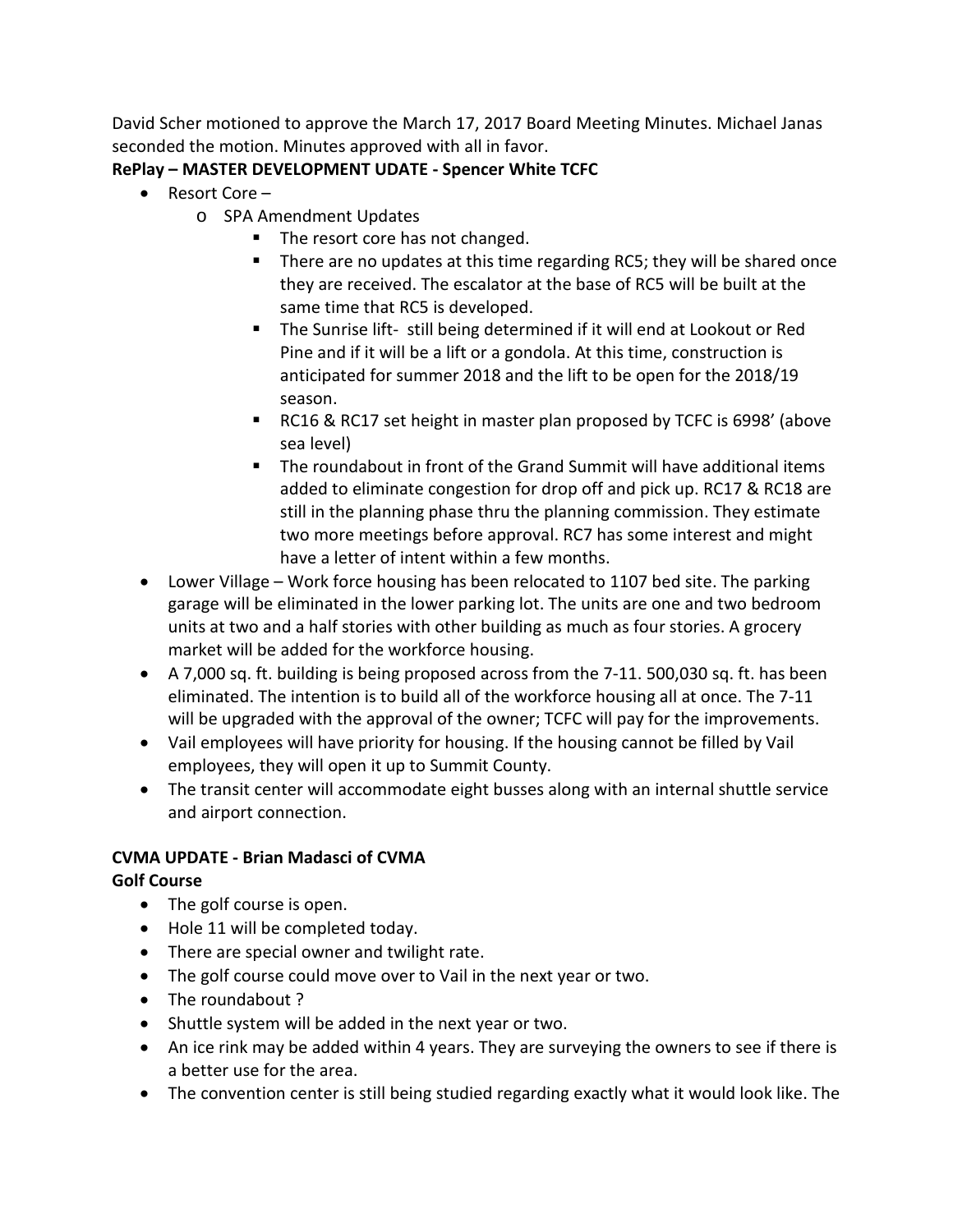study will give them a better understanding of what RC7 would look like.

• The aquatic center is no longer an option and is now a hotel site

## **HOA ACCOUNTING UPDATE - Ken Rabach/Deborah Scher**

- The end of the year came in ahead of budget at \$13,000, which went into reserves.
- The use of funds will be determined at the annual meeting.
- A cash back credit card with no fees and 1.5% cash back has been ordered for use to help save funds.
- The renovation is favorable to budget

## **HOA UPDATE - Jim Simmons**

- The renovation is coming along. It will be in 2 phases. The majority of the work will take place in the fall. The B lobby will be closed off and moved to the C building for the lobby improvements. It will take about 3 weeks for the heavy work. A plan is in place to minimize impact to guests.
- David Scher suggested that a business center be added to the C lobby. Jim Simmons added that a work center is being added to the B lobby.
- Jim Simmons will put some numbers together regarding adding an additional business center.
- The tourist information will need to be moved from the entrance.
- The C building can only be accessed with a fob.
- The wifi has been reconfigured.
- Mike Howe has been added as the new General Manager
- David Scher asked that a plan be implemented for winter regarding the roundabout.

# **COMMON AREA RENOVATIONS - Susan Monahan**

- Carpet -Walk off carpet was presented for the wet, highly used areas.
- Some additional furniture items were presented.
- The adjustment in furniture items created additional savings.
- Faux leather will be added to the panels in the elevators.
- New light fixtures will be added in the hallway where the existing sconces are.

## **MAINTENANCE UPDATE – Ron Brenner**

Jim Simmons addressed the Maintenance Update due the Ron's absence. Completed Projects

- The trip hazard has been minimized in the lobby.
- The new countertops in the lobby have been added.
- The wall accents have been completed.
- Hot water recirculation in C building has been completed. The B building variable speed drive has been completed. It will help reduce cost.
- 360 damper actuators have been inspected and replaced.
- The ground floor hot tub is up and running for the summer. Some repairs will be needed in the fall.